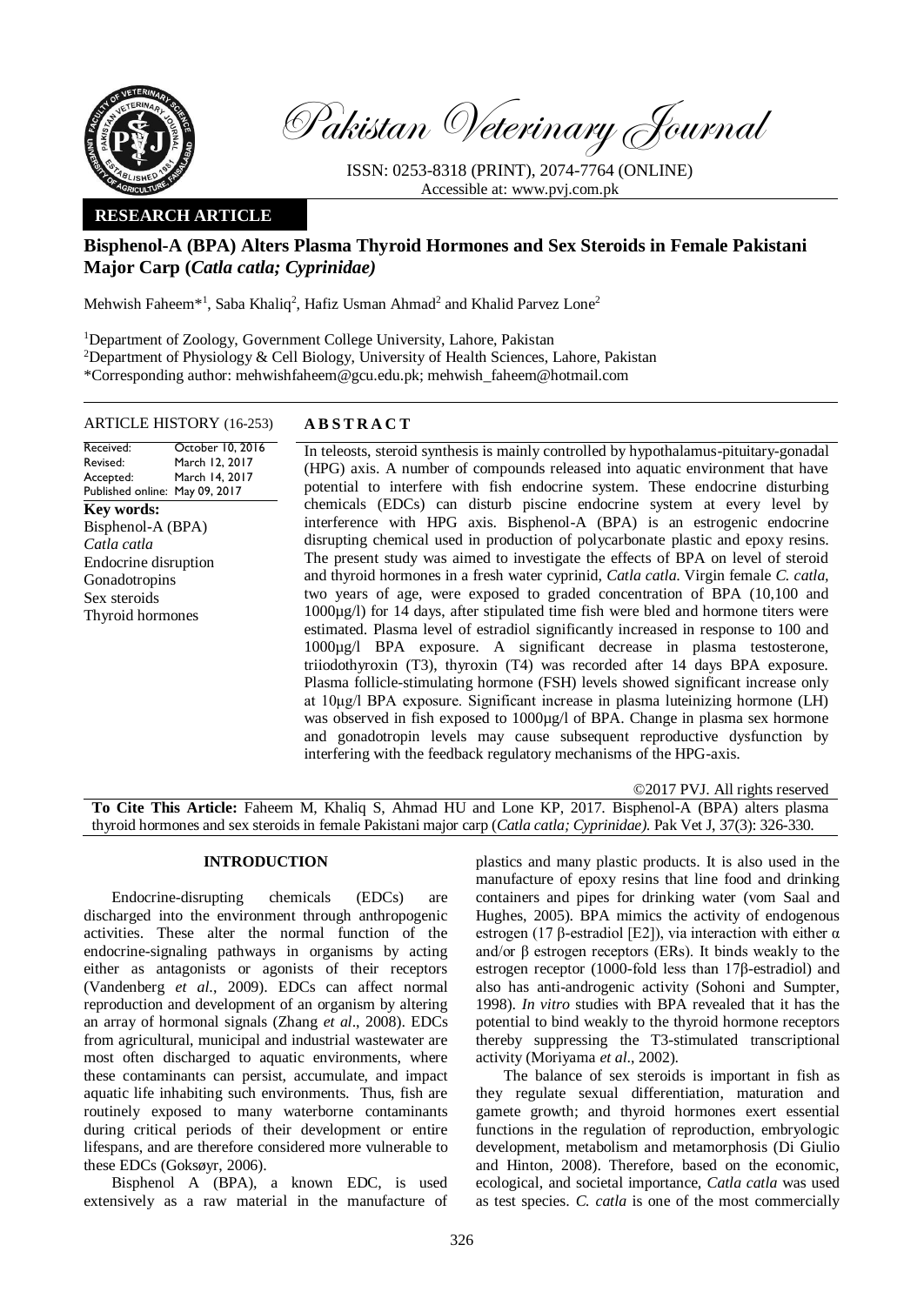important freshwater fish in Pakistan, and most popular edible fish in Indo-Pak subcontinent. It constitutes a major aquaculture species, In Pakistan, *C. catla* is cultured on a large scale with indigenous major carps (*Labeo rohita* and *Cirrhinus mrigala*) and exotic Chinese carps in a polyculture system (Lone *et al*., 2009). Laboratory studies with *C. catla* can be used to depict the effects of BPA on this species in natural water bodies and currently, there is no information, whatsoever, on the effects of BPA on steroid concentrations in *C. catla*.

The primary goal of this study was to evaluate the effects of an estrogen mimic, BPA on the brain-pituitarythyroid and gonadal axis by measuring serum levels of key hormones involved in reproduction and metabolism so that we could elucidate a potential mechanism of action of BPA and its downstream effectors on circulating hormone levels.

#### **MATERIALS AND METHODS**

**Exposure to Bisphenol-A:** Two-year-old, virgin *C. catla*  females in their first reproductive cycle (mean length, 39.9±1.10 cm; mean weight, 1023.53±99.97 g) were purchased from a commercial fish farm (latitude 31° 58′N, longitude 74°13′E) located in the suburbs, 40 km from Lahore, Pakistan. Fish were collected by cast nets from ponds, brought to the laboratory alive, and acclimatized for 15 days in concrete tanks. During acclimatization, fish were fed with commercial carp pallet diet (Oryza Orgaics) twice a day. Physico-chemical parameters such as water temperature, dissolved oxygen, electrical conductivity and hardness, were recorded after every other day during acclimation and exposure.

After acclimatization, fish were divided into four groups of 10 fish per group. One group served as the control, and three groups were exposed to graded concentrations (10, 100 and  $1000\mu\text{g/l}$ ) of bisphenol-A (Sigma-Aldrich, St. Louis, MO, USA). BPA was dissolved in ethanol (2mg/ml). The control group was exposed to the maximal level of ethanol (0.5ml/l) used for BPA dilution. The experiment was conducted in a semi-static condition, following OECD guideline number 203 (OECD, 1992). Fish were exposed to BPA for 14 days,  $\frac{3}{4}$  water was replaced every other day and fresh toxicant solutions were added after water renewal (Faheem *et al*., 2016).

Sample collection: After 14 days, fish from each treatment group were removed from the tanks and anesthetized immediately with clove oil (Faheem *et al*., 2016). Anesthetic was prepared fresh by dissolving clove oil into absolute alcohol (Merck, Germany) in a ratio of 1:2. This solution was used as a stock for mixing with water to achieve the desired concentration (5ppm). Fish were removed from the anesthetic chamber when completely sedated. Total body weight and total body length were measured. Blood was collected from the caudal peduncle using EDTA-washed syringes (3 ml, equipped with a 21- gauge needle) and transferred into ice-chilled vials. Plasma was separated by centrifugation at 1000 x g for 10 min, and aliquoted and frozen at  $-80^{\circ}$ C until analysis. All samples were collected before noon so as to minimize variability due to diurnal fluctuations in plasma steroid concentrations. Sex of fish was determined

after dissection, plasma of only female fish was used for present study (n=5). After dissection, organs were removed for further histological and gene expression studies.

**Hormone assay:** Plasma levels of sex steroids (estradiol and testosterone), gonadotropins (FSH and LH) and thyroid hormones (T3, T4 and TSH) were measured for five fish per group. Commercially available enzymelinked immunosorbent assay (ELISA) kits (for E2, testosterone, FSH and LH; Biobasic, USA) and radioimmunoassay (RIA) kits for thyroid hormone were used according to the instructions from the manufacturer. Each sample set was run in duplicates with set of standards and negative controls. A calibration curve of standards was made at the end of each sample set.

**Statistical analysis:** All values are expressed as means± standard error of the mean. Data were evaluated by oneway analysis of variance (ANOVA) followed by Tukey's test using IBM SPSS (Version: 20) to examine the effects of BPA exposure for each endpoint relative to the control group. The level of significance was set at P<0.05.

## **RESULTS**

No mortality was recorded for any treatment groups during the exposure period. No statistically significant difference was observed in individual weight and size of fish among controls and the treated groups.

**Plasma steroid hormones:** After 14 days of treatment, plasma 17β-estradiol concentrations were significantly increased in 100µg/l and 1000 µg/l BPA treated groups compared to control. At the lowest concentration employed (10µg/l) of BPA, estradiol showed a tendency to decrease. (Fig. 1A). Plasma testosterone decreased in a concentration dependent manner and a significant decrease was observed in the plasma of fish exposed to the greatest concentration of BPA (1000μg/l) (Fig. 1B). The sex steroid ratio (E2/T) in female *C. catla* increased in a concentration-dependent manner. A significant increase was also observed in females exposed to 1000µg BPA/l (Fig. 1C).

**Plasma thyroid hormones:** Fourteen days of BPA treatment resulted in altered plasma concentrations of thyroid hormones in *Catla catla*. Plasma T3 exhibited a loose negative dose-response curve (Fig.2A). Plasma concentration of T4 increased in the 10µg/l of BPA treatment group; however, at 100 and 1000µg/l the T4 concentration decreased compared to controls (Fig. 2B). Measured concentrations of TSH in plasma were higher in BPA treated fish, but the difference was not significant relative to the controls (Fig. 2C).

**Plasma gonadotropin hormones:** Follicle-stimulating hormone increased significantly in fish exposed to the lowest concentration of BPA (10µg/l); and as the exposure concentration increased, FSH returned to the control level (Fig. 3A). With the increase in concentration of BPA, plasma LH level increased but significant increase was only observed in fish exposed to the highest concentration  $(1000\mu g/l)$  of BPA (Fig. 3B).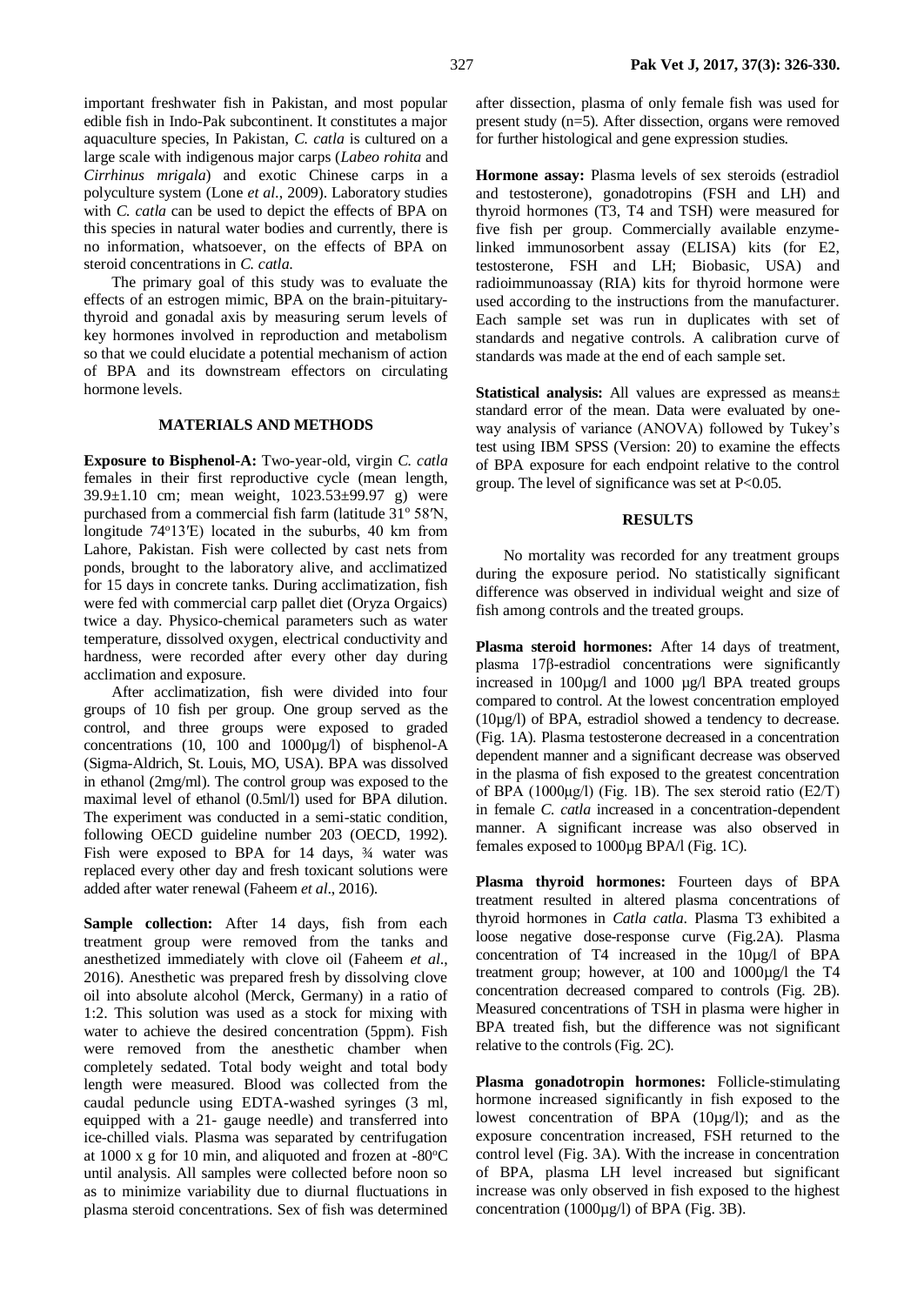

**Fig. 1:** Plasma concentrations of sex steroids and their ratio in female *C. catla* after exposure to BPA (10, 100 and 1000µg/l) for 14 days. (A) Estradiol (E2), (B) Testosterone (T). (C) E2/T ratio. Data is expressed as the mean±SEM. n=5. A significance difference when compared to the control is indicated by \*P<0.05.

## **DISCUSSION**

An alteration in the steroid sex hormone balance, in response to a toxicant, is considered to be a reliable biomarker of reproductive disturbance (Kime *et al*., 1999). The results of the present study indicate that BPA can change steroid and thyroid hormone levels considerably in *Catla catla*. Exposure to graded concentrations of BPA showed elevations in plasma E2 levels in response to 100 and 1000µg/l of BPA after 14 days of exposure. This increase in plasma E2 suggests that BPA acts as an estrogen mimic. Increasing the exposure concentration of BPA caused a significant reduction in plasma testosterone levels of female *C. catla*. The increased level of E2 and subsequent decrease in testosterone may be due to an increase in aromatase activity that converts testosterone (from thecal cells) to E2 (granulosa cells). Liu *et al*. (2012) reported that BPA at 15µg/l caused a 0.43-fold (extremely significant) increase in ovarian aromatase transcript compared to the controls in the minnow. Mandich *et al*. (2007) also reported a decrease in plasma E2 levels in common carp exposed to



**Fig. 2:** Plasma concentrations of thyroid hormones in female *C. catla* after exposure to BPA (10, 100 and 1000µg/l) for 14 days. (A) Triiodothyroxin (T3), (B) Thyroxin (T4). (C) Thyroid stimulating hormone (TSH). Data is expressed as the mean±SEM. n=5. A significance difference when compared to the control is indicated by \*P<0.05.

10µg/l of BPA and an increase in E2 levels when exposed to 100 and 1000µg/l. Our data support these results, but the increase at 1000µg/l is not as pronounced as reported by Mandich *et al*. (2007). The differences in study results may be due to species differences, BPA uptake rates, species-specific ER binding affinities, age, maturity and exposure period (Crain *et al*., 2007). In addition, the response of the fish will also be dependent on the season (photoperiod and temperature) in which the experiment was conducted.

A significant reduction in testosterone was observed in female *Catla catla* exposed to the greatest concentration of BPA. Mandich *et al*. (2007) reported a similar decrease in plasma testosterone levels both in females and males exposed to 1-1000µg/l of BPA. This reduction in testosterone may also have been due to the increased aromatase activity after BPA exposure which has been reported in many studies (Lee *et al*., 2006; Liu *et al*., 2012; Zhang *et al*., 2014). Consistent with this hypothesis of elevated aromatase activity, was the observation of increases in plasma concentrations of E2.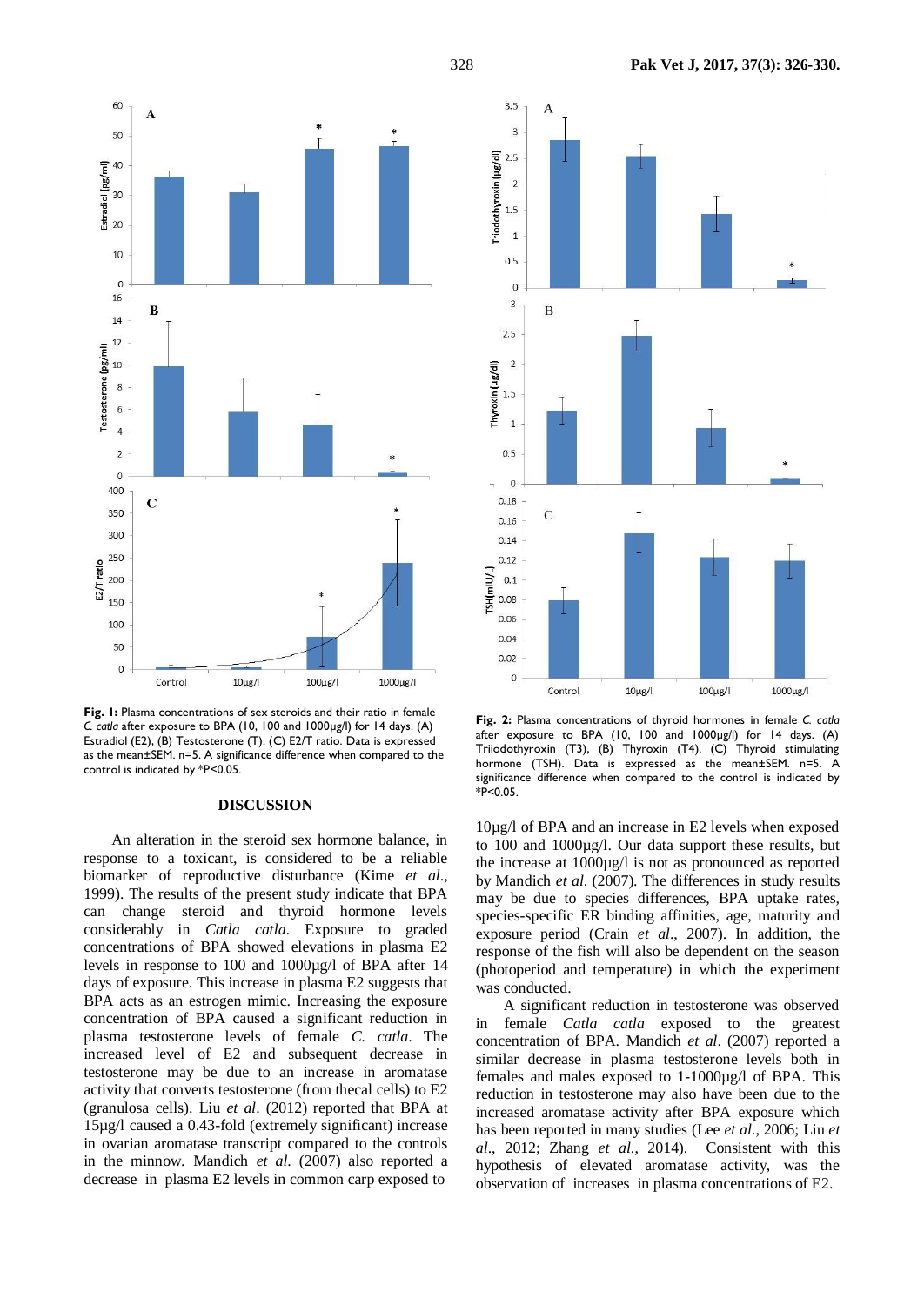

**Fig. 3:** Plasma concentrations of gonadotropins in female *C. catla* after exposure to BPA (10, 100 and 1000µg/l) for 14 days. (A) Follicle stimulating hormone (FSH), (B) Luteinizing hormone (LH). Data is expressed as the mean ± SEM. n=5. A significance difference when compared to the control is indicated by \*P<0.05.

In adult male goldfish, T and 11-KT were significantly decreased upon BPA exposure at 0.6–11µg/l for 20 or 30 days (Hatef *et al*., 2012). Fang *et al.* (2016) reported similar significant decrease in plasma testosterone level of female zebrafish exposed to graded concentration  $(2, 20, 200 \mu g/l)$ BPA for 21 days. A similar trend in E2 levels was observed in female fish exposed to BPAF (bisphenol-A F, a fluorinated analog of BPA), and a decrease in testosterone was observed in zebrafish exposed to 1 mg/L BPAF (Yang *et al.,* 2016). All of these findings, along with those of the present study, are consistent with the actions of a weak estrogen on normal steroid hormone homeostasis.

Thyroid hormones (THs) play an important role in development, growth and metabolism. BPA shares a structure similar to that of thyroid hormones, and acts as thyroid agonist or antagonist in amphibian models (Jung *et al*. 2007). In teleosts, synthesis and release of T4 are regulated by TSH, and TSH levels are maintained by T4 negative feedback (Di Giulio and Hinton, 2008). In the present study, it is likely that the decrease in T4 levels during 14 days of treatment in this study was due to a negative feedback effect on TSH secretion or direct effect on pituitary or hypothalamus. In fish, the biologically active form of thyroid hormone, T3, is produced by removal of an iodide group from the T4 molecule by the action of 5'-monodeiodinase (5.MDA) (Becker, 2001). Three types of deiodinases have been discovered in fish, and dysfunction of 5'MDA can reduce the conversion of T4 to T3. In rainbow trout *(O*. *mykiss*), 5'-MDA activity was significantly decreased by treatment with E2 (Okimoto *et al*., 1991). It is suspected that BPA acts in a similar manner, causing a reduction in 5'MDA activity that results in decreased conversion of T4 to T3. Decreased production of T3 by alteration of deiodinases can be possible factor in the reduced concentration of this

hormone in *C. catla* during the experimental period. Our data are in agreement with the premise that E2 suppresses peripheral thyroid status by altering T3 production rates (Yamada *et al*., 1993) and the free T3 index (Cyr and Eales, 1996). Although at receptor level, BPA binds weakly as a ligand to Thyroid hormone receptor; it inhibits TR-mediated transcriptional activity and act as a T3 antagonist. (Moriyama *et al*., 2002; Freitas *et al*., 2010). In salmonids, E2 levels increase during later stages of ovarian development, which causes a reduction in TH levels in the circulation by exerting negative feedback (Yamada *et al*., 1993). McCormick *et al*. (2005) found that intraperitoneal administration of 0.5 to  $150\mu$ g/g of 4-NP to juvenile Atlantic salmon led to a dose-dependent reduction in T4 levels, while only higher doses reduced plasma T3 levels; and E2 treatment reduced both hormones in the circulation. BPA act as a powerful inhibitor of T3 binding to human TH-binding proteins and in rodents it act as a weak ligand to liver TR. Therefore, as in mammals and other vertebrates, TH antagonism appears to operate not at the receptor level, but via the ability of the chemical to suppress TR-mediated transcription and consequently to reduce TR availability (Mathieu-Denoncourt *et al*., 2015).

The brain-pituitary-gonadal-axis is regulated by hormonal signaling and feedback loops. Estradiol-17β and other aromatizable steroid produced in the ovary regulate LH synthesis in the hypothalamus and secretion by the pituitary in immature fish through a positive feedback action (Dickey and Swanson, 1998). High concentrations of E2 are required for the induction of the pre-ovulatory LH surge, resulting in oocyte maturation (Peter and Yu, 1997). Estrogens also have a negative feedback effect on FSH levels (Breton *et al*., 1997; Saligaut *et al*., 1998). In the present study, we clearly saw the inhibition of FSH by increases in E2 concentrations after BPA exposure. At 10µg/l, a low level of plasma E2 resulted in high levels of circulating FSH; on the other hand, high circulating levels of E2 observed after higher BPA exposure caused a decrease in plasma FSH levels that is in accordance with the negative feedback mechanism exerted by E2. These data fit well with those of small numbers of studies that demonstrated that E2 inhibits either FSH synthesis (Breton *et al*., 1997) or secretion (Saligaut *et al*., 1998) in rainbow trout, or secretion in coho salmon (Dickey and Swanson, 1998). A non-significant increase in LH was observed in fish exposed to 10 or 100µg/l of BPA, while exposure to high concentrations of BPA induced a highly significant increase in LH concentrations. Fang *et al.* (2016) observed a significant reduction in plasma FSH and LH levels of female zebrafish exposed to 200μg/l BPA.

In summary, the exposure of sexually immature virgin *C. catla* to a widely distributed EDC, bisphenol-A, caused reproductive dysfunction by altering sex steroid homeostasis and possibly also by disturbing gonadotropin production that controls reproduction and gonad development. BPA also causes significant alterations in circulating thyroid hormone levels. BPA induced changes in the normal profile of endogenous hormones that may lead to adverse health effects and reproductive disorders such as a shift in spawning time, attenuated number of eggs per spawn, or even complete absence of spawning.